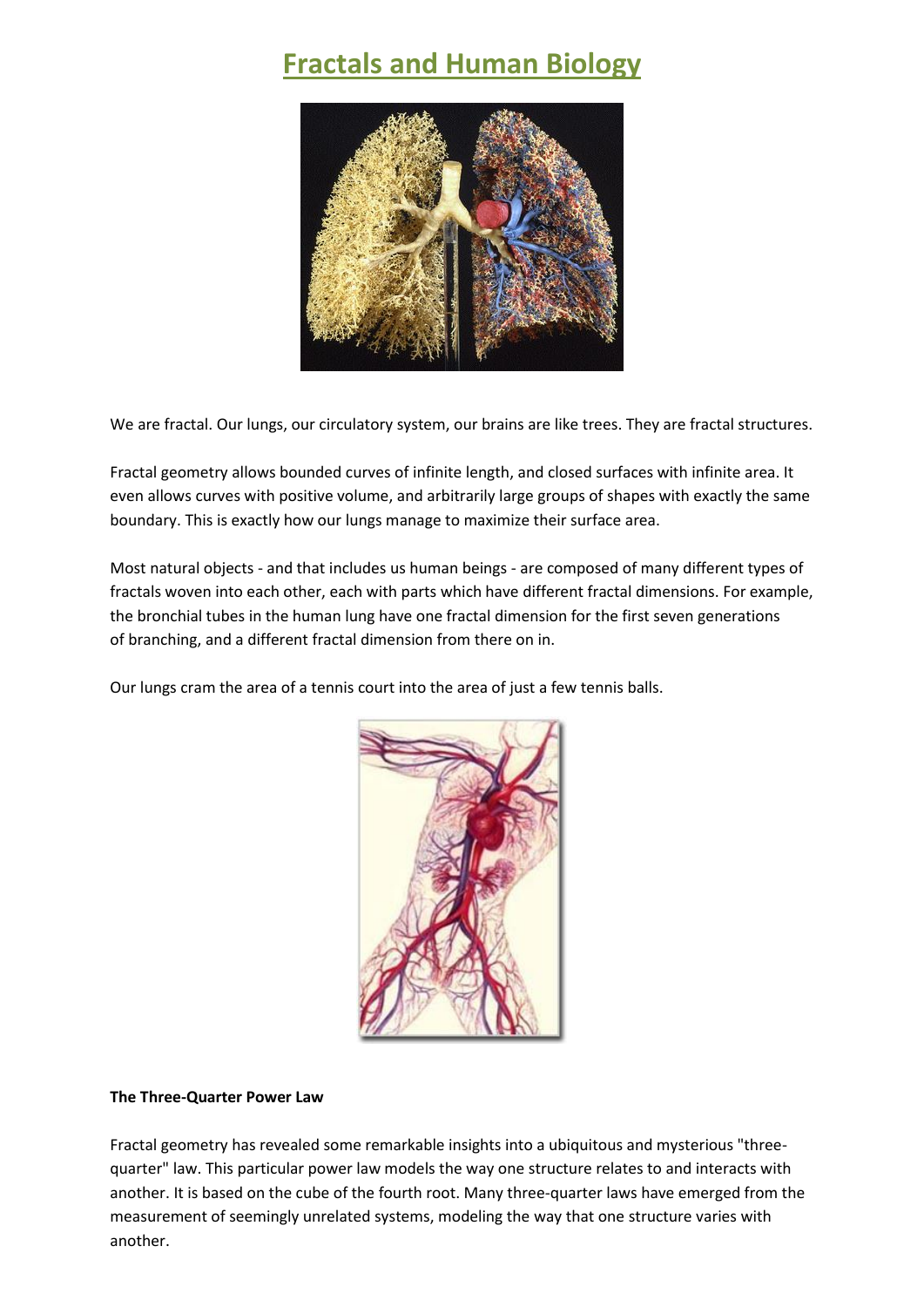For a long time now, physiologists have had an empirical understanding of how much blood flows through our circulatory system, and how this relates to the physical size of the vessels that carry it. Research employing fractal rules has revealed a three-quarter power rule law even in the circulatory system.

Our arteries, which account for just 3 per cent of our bodies by volume, can reach every cell in our bodies with nutrients. In the kidneys and lungs, our arteries, veins, and bronchioles all manage to intertwine around a common boundary.

The arteries that deliver the blood, and the veins that take it away, need to share a common interface with the surface of the lungs, in order to aerate the blood. The arteries must provide every cell in our body with nutrients, using the minimum amount of blood.



The kidneys, the liver, the pancreas are all organs constructed along self-similar fractal rules. So too is the most remarkable of all those we know on the planet - the human brain.



### **The Mysterious Brain**

One thing we can say with certainty about the brain is that it is a very fractal piece of kit ! It has an obvious fractal structure. You have only to look at it to see that. It is very crinkled and wrinkled and highly convoluted, as it folds back and back on itself.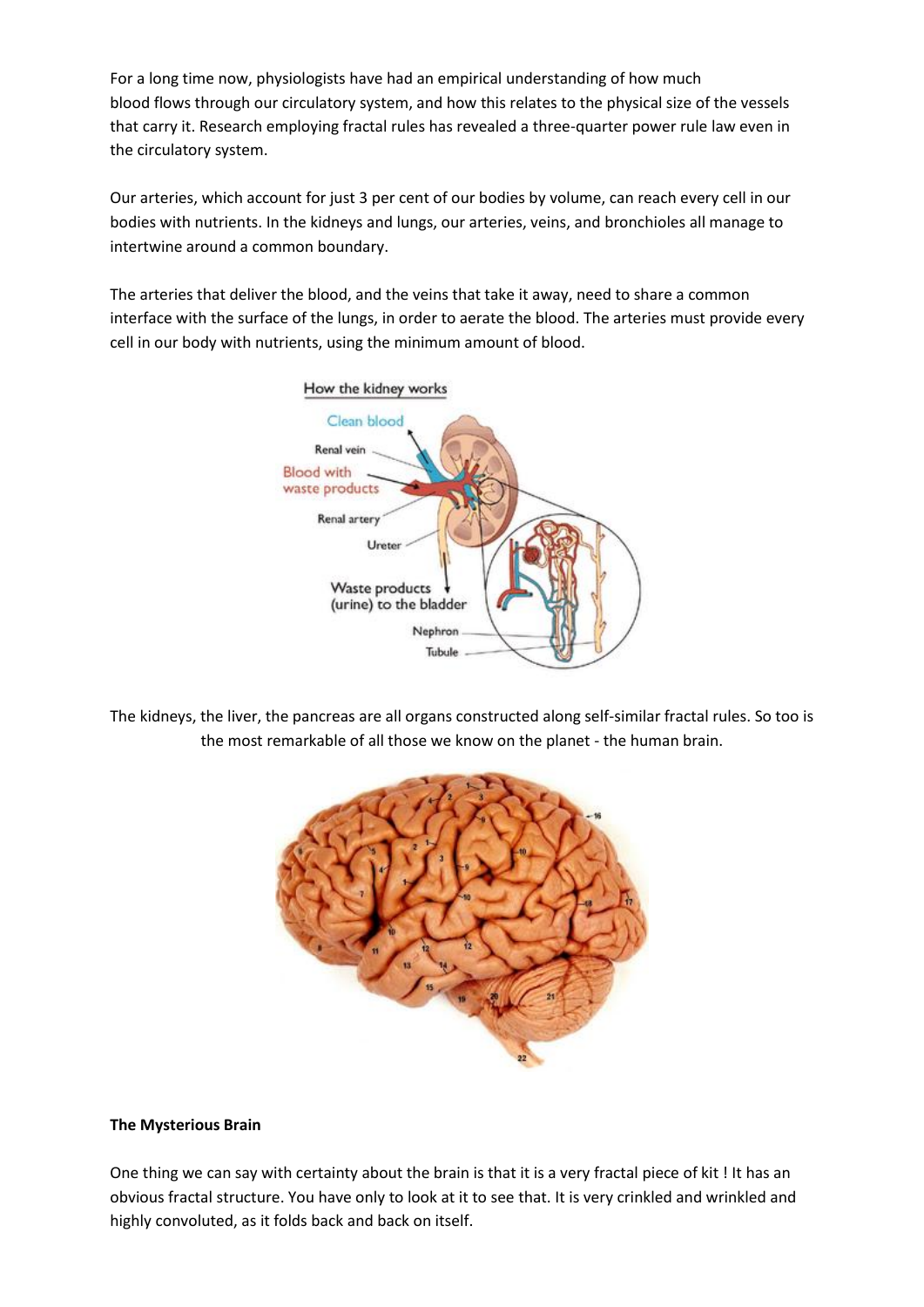"There is a natural evolutionary route from universal mathematical patterns to the laws of physics to organs as complex as the brain." ... Ian, the English Fractal Guy

It is deeply ironic that this remarkable organ, which is the seat of the mind, and which either created or discovered (we don't know which) the mathematical rules on which it and the entire universe turns, cannot explain or understand its own functioning.

Understanding how our brains function is probably the greatest challenge facing the scientific community at this time. Fractal geometry is at the leading edge of research in this area.

## **Fractals and Medical Research**

All aspects of nature follow mathematical rules and involve some roughness and a lot of irregularity. For example, complex protein surfaces fold up and wrinkle around towards three-dimensional space in a dimension that is around 2.4. Antibodies bind to a virus through their compatibility with the specific fractal dimension of the surface of the cell with which they intend to react.

Consequently, many of the current developments and findings in fractal geometry are in work with surfaces.



### **Viruses and Bacteria**

The receptor molecules on the surfaces of all viruses and bacteria are fractal. Their positioning techniques, the methods they use to determine the chemistry of the body they have invaded and how they will interfere with that body's chemistry, and their binding functions, emerge mathematically by way of the deterministic rules of fractal geometry.

### **AIDS**

The dynamics of the AIDS virus in the human body has been modeled with fractal geometry, which provides the answer to the long-standing puzzle surrounding the unusually long incubation period of the AIDS virus. Many patients remain HIV positive for as long as ten years before the virus decides to kick in, and the onset of the full-blown disease reveals itself in the body.

As the immune system begins to fall apart, the AIDS virus starts to behave chaotically. Studies of the virus at this stage have revealed significant changes in the fractal structure.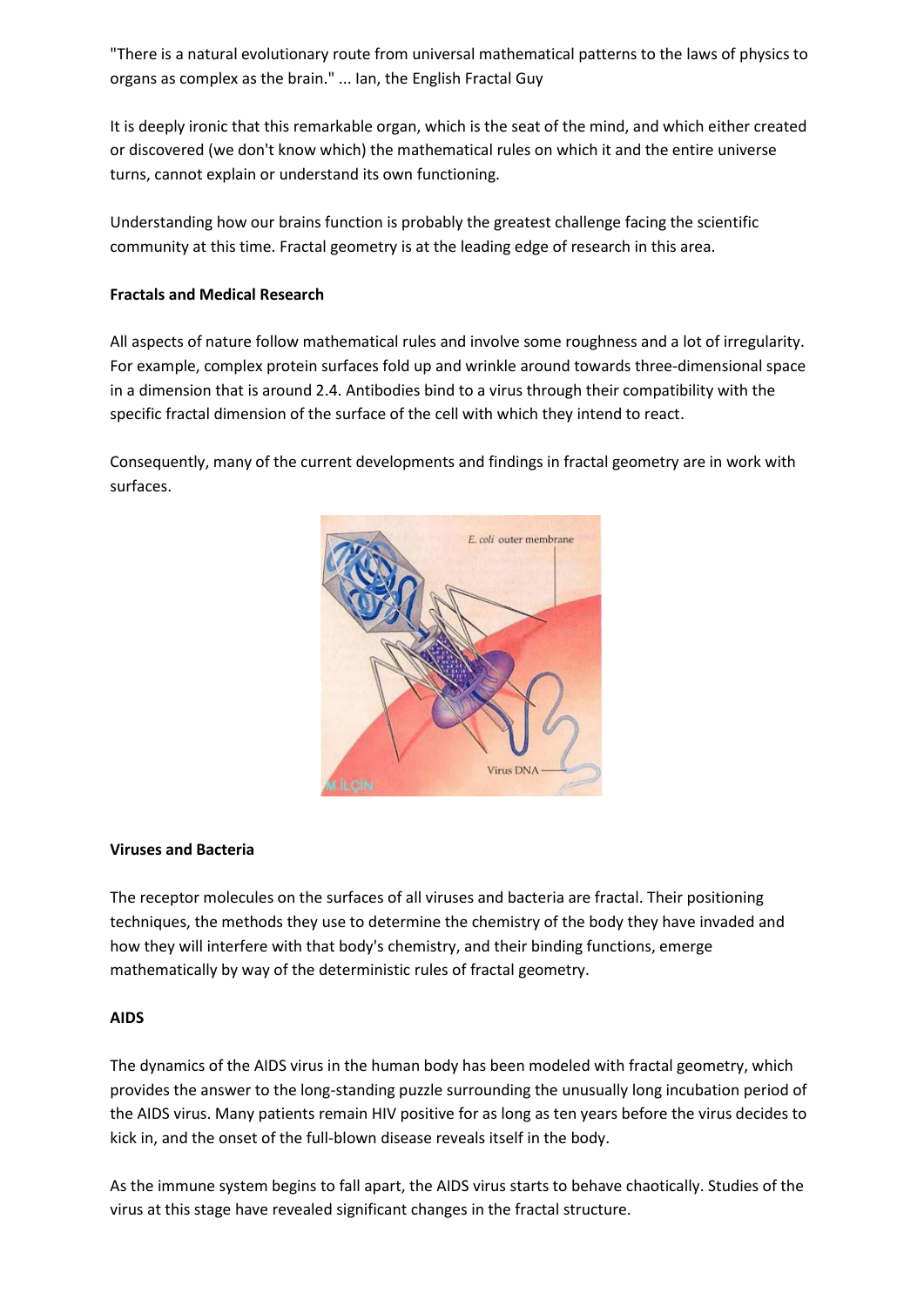Fractal geometry unravels the structural differences that occur at the end of the incubation period of the virus.

## **Detecting Cancer**

The surface structures of cancer cells are crinkly and wrinkly. These convoluted structures display fractal properties which vary markedly during the different stages of the cancer cell's growth.

Fractal geometry I being employed in the initial detection of the presence of cancer cells in the body.

Using computers, mathematical pictures can be obtained, which reveal whether or not cells are going cancerous. The computer is able to measure the fractal structure of cells. If cells are too fractal, it spells trouble. There is something wrong with those cells.



**Women at Risk**

The fractal dimension of cancerous material is higher than that of healthy cells. Alan Penn, who is Adjunct Professor of Mathematic and Engineering at George Washington University, describes his work in this area, "MRI Breast Imaging may improve diagnosis for the 4,000,000 woman at risk for whom mammography isn't effective. Clinical application of MRI has been hampered by difficulty in determining which masses are benign and which are malignant. Research has focused on developing robust fractal dimension estimates which will improve discrimination between benign and malignant breast masses."